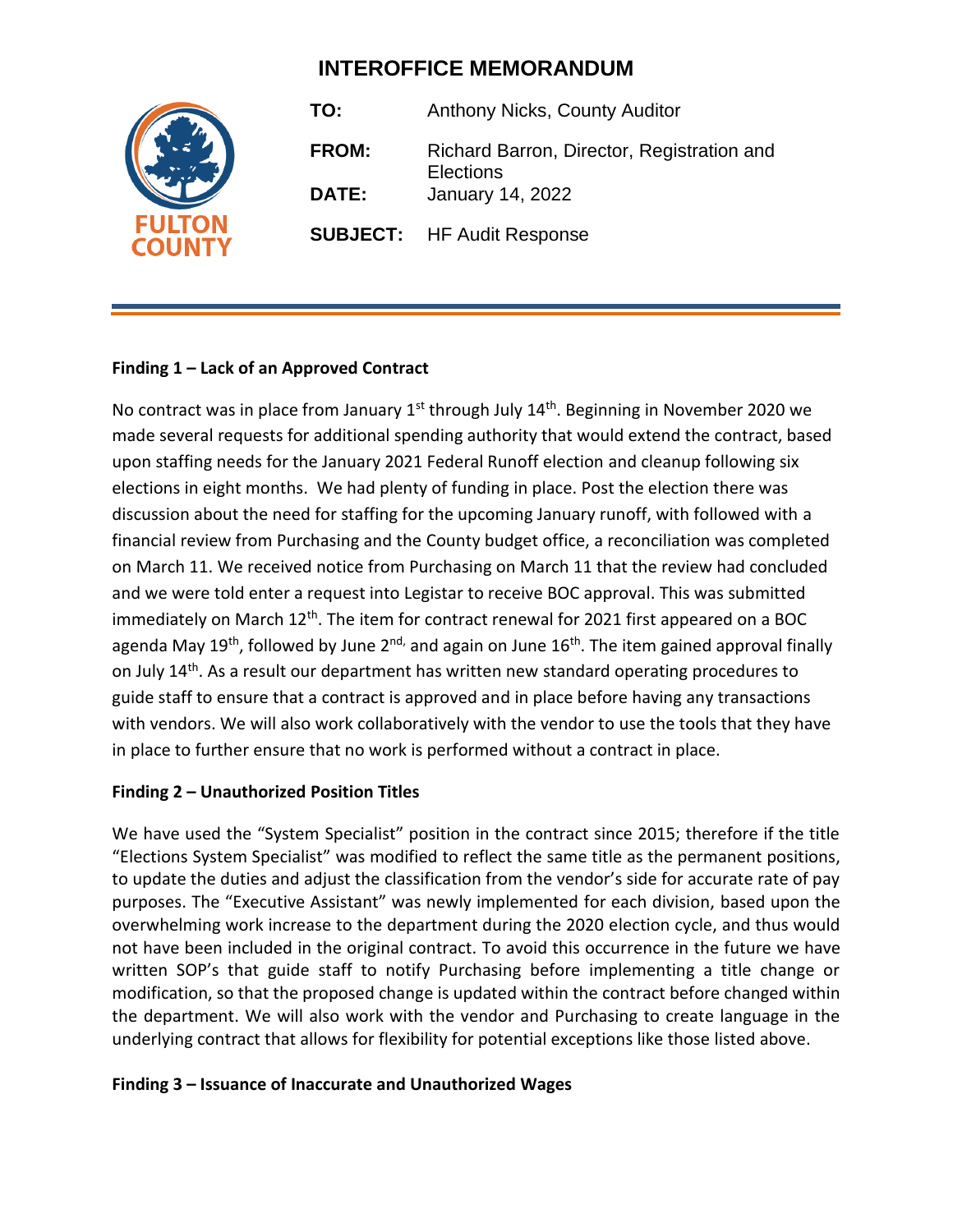To avoid this further occurrence we have written standard operating procedures that guide staff to notify Purchasing before implementing a title change or salary modification. That way the proposed change is updated within the contract before changed within the department.

## **Finding 4 – Untimely Payment of Invoices**

We had prior spending authority and sufficient funding in place to process all payments timely. As a result of the delays in gaining contract approval until July, while needing staff for election and post election duties, we retained staff with the approval of county executive management, Our vendor continued to bill for services. As a result, our department has written standard operating procedures that guide staff to ensure that a contract is approved and in place before having any transactions with vendors.

### **Finding 5 – Lack of Supporting Documentation**

No contract was in place from January  $1^{st}$  through July  $14^{th}$ . Beginning in November 2020 we made several requests for additional spending authority that would extend the contract, based upon staffing needs for the January 2021 Federal Runoff election and cleanup following six elections in eight months. We had plenty of funding in place. Post the election there was discussion about the need for staffing for the upcoming January runoff, which followed with a financial review from Purchasing and the County budget office, and a reconciliation was completed on March 11. We received notice from Purchasing on March 11 that the review had concluded and we were told enter a request into Legistar to receive BOC approval. This was submitted immediately on March 12<sup>th</sup>. The item for contract renewal for 2021 first appeared on a BOC agenda May 19<sup>th</sup>, followed by June 2<sup>nd,</sup> and again on June 16<sup>th</sup>. The item gained approval finally on July 14th. As a result our department has written new standard operating procedures to guide staff to ensure that a contract is approved and in place before having any transactions with vendors. We will also work collaboratively with the vendor to use the tools that they have in place to further ensure that no work is performed without a contract in place.

#### **Concern 1 – Overtime Pay**

We were unaware of this occurrence until the contractor notified a County Commissioner, and the Commissioner then raised it to our attention. We have made it a protocol to immediately contact the agency whenever an individual raises a concern with their compensation. Happy Faces has provided that they took the following action:

Of the 65 people who were on a contracted position for services who were not paid for overtime, only 9 had documentation stating they would be paid for OT. Those 9 documents were not signed by anyone and were an accidental digression from the previous year by our sub-contractor. All other contractors had properly documented agreements indicating the pay arrangements. The original shift with certain